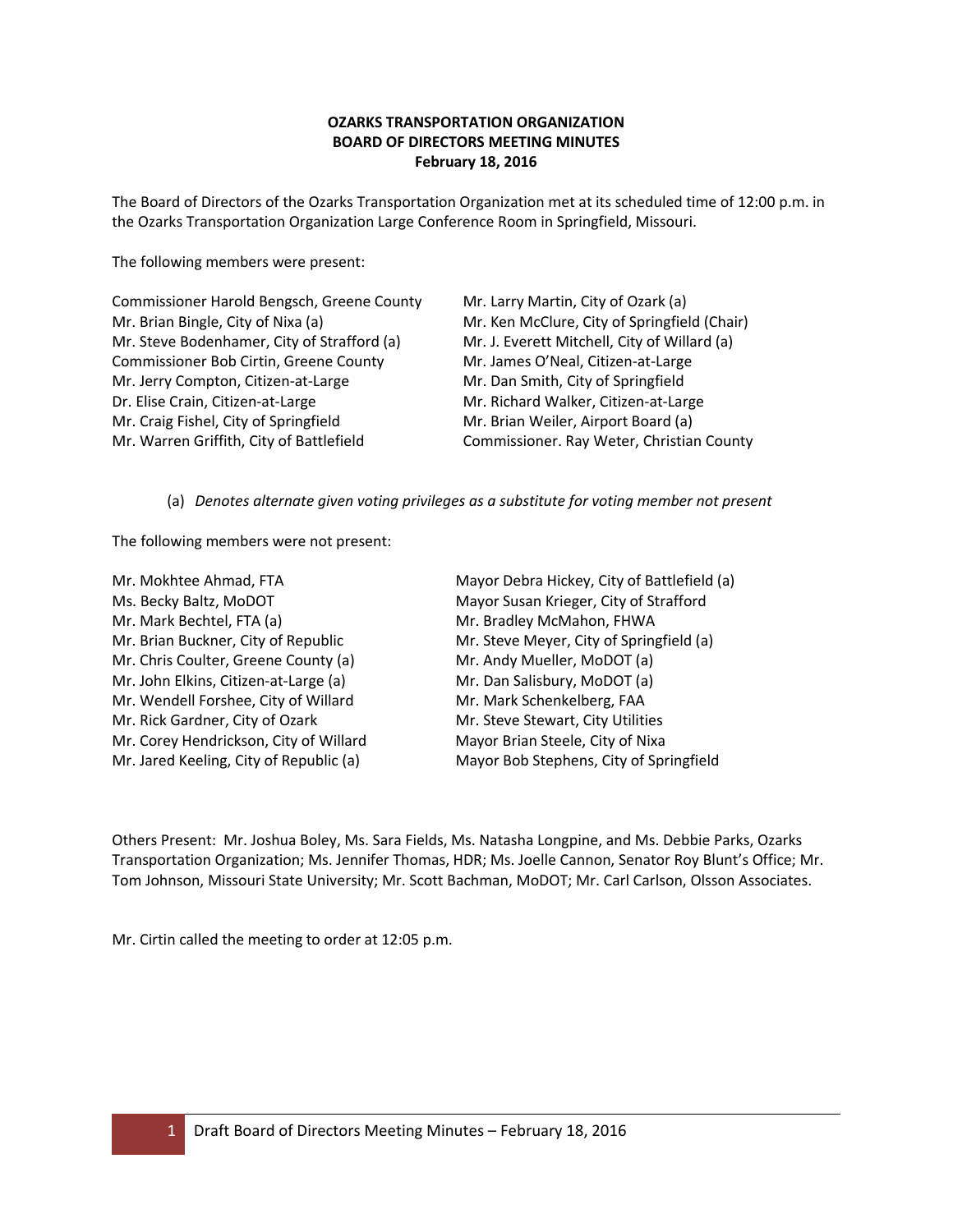### **I. Administration**

## **A. Introductions**

### **B. Approval of Board of Directors Meeting Agenda**

Mr. McClure made the motion to approve the February 18, 2016 meeting agenda. Mr. Griffith seconded and the motion carried unanimously.

## C. **Approval of the December 17, 2015 Meeting Minutes**

Dr. Crain made the motion to approve the December 17, 2015 meeting minutes. Mr. O'Neil seconded and the motion carried unanimously.

# **D. Public Comment Period**

None.

# **E. Executive Director's Report**

Ms. Fields welcomed the Board of Directors members to the Ozarks Transportation Organization's new office. The OTO has ordered Kindles for use with the OTO committees. The Kindles are inexpensive when compared to an IPad. An agenda PDF will be emailed in PDF format and it automatically loads to the home page of the Kindle. She gave a brief summary on how to operate the Kindles. The plan is to go paperless unless there are objections. The Kindles will be left here at the OTO, but there are some that are available to check out to Board or committee members. There is a form to check out the Kindle.

Ms. Fields stated that staff has been working on next year's budget. The activities that staff will be undertaking next year are currently being examined. Staff has been out of the office a lot over the past month with meetings. Ms. Fields testified before the Missouri House of Appropriations for Transit. The transit funding has gone from ten million to one half million. Operations was being funded and now it is not. Staff also attended the Zone One Blitz for Springfield, where different neighborhoods talk about the different transportation needs in their area. There was also a Kansas Extension Public Hearing. Staff has also been attending quarterly Safety meetings. There is concern since accidents and fatalities are way up.

OTO staff attended the Salute to the Legislature and the Missouri Transportation Conference. Jacob Guthrie is currently attending the Planning Partners meeting with MoDOT, where OTO hopes to learn more about the future of funding and the new Asset Management Plan. There are business expos for the cities of Republic, Nixa, and Ozark coming up where the OTO will be presenting the draft of the Long Range Transportation Plan. An online public meeting for the Long Range Transportation Plan is being tested and the City of Springfield event has not been determined yet.

Mr. Cirtin stated that the Commissioners had traveled to Columbia, MO. There was a lot of discussion by MoDOT. It is safe to say that MoDOT will not be giving the letter roads to the counties at this time. He introduced Mr. Scott Bachman from MoDOT.

#### **F. MoDOT Update**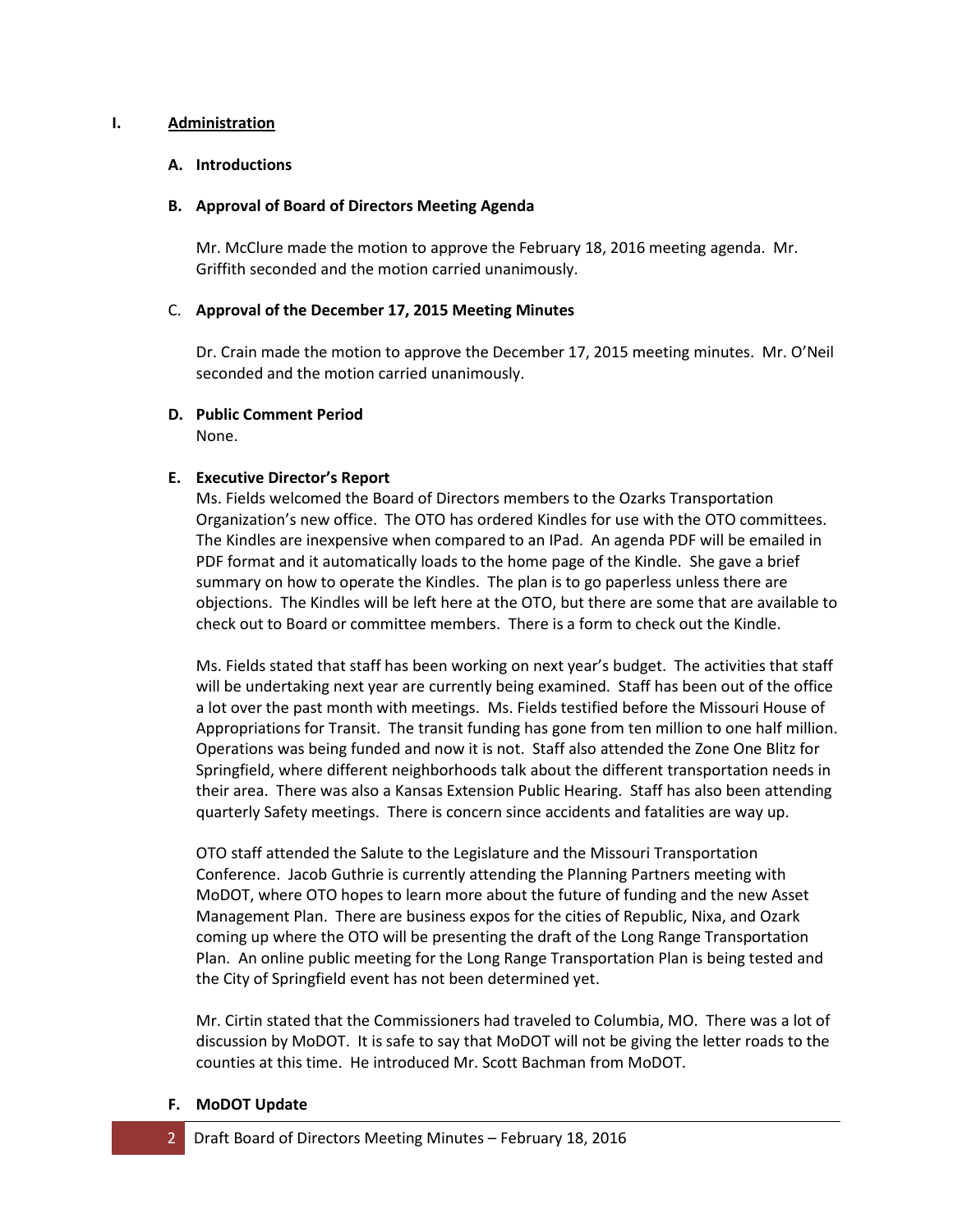Mr. Bachman stated that more information will be known after the Planning Partner meeting in Jefferson City. MoDOT's position about the county road issue is not a jurisdictional issue. It was an issue of having sufficient funding for all forms of transportation, regardless of who maintains the roads. The Planning Partners meeting will touch base on the Asset Management Plan. MoDOT is expected to maintain the system in the current condition or improve it if possible. A lot of different funding scenarios are floating through the legislative process, but nothing is really gaining traction. Mr. Cirtin stated that the possibility of tolling I-70 is still out there. He inquired about the situation. Mr. Bachman said that it is a tool in the tool box, an option. Traditionally Missouri does not favor toll roads. MoDOT is wanting to have it in the tool box as a public/private partnership, there is a long road it would have to travel to come to fruition. Mr. O'Neal inquired if the tolling of I-70 requires a vote of the people. Mr. Bachman stated that yes, a vote was necessary, unless there was a change to the constitution. Mr. Bengsch stated that there was opposition in St. Louis and Kansas City because it stops short of both cities. It essentially goes from the Wentsville area to the outskirts of Kansas City.

#### **G. Legislative Reports**

Ms. Cannon stated that the FAST Act had passed. It is not a shining pot of money like everyone had hoped but there is some there. She mentioned that if the jurisdictions were applying for grants to contact Senator Blunt's Office for a letter of support.

#### **II. New Business**

#### **A. Amendment Number 2 to the Long Range Transportation Plan**

Mrs. Longpine stated that there was a project to be added to the Long Range Transportation Plan, so it could be added to the next agenda item. For Journey 2035 there is a list of all the projects and funding available. This basically needs to be added to the plan so it can be programmed for construction. The project is the Mount Vernon Street Bridge over Jordan Creek. It is using Bridge and Rehabilitation funding. Traditionally it is used on MoDOT projects and this time it is being used on the City of Springfield system. Ms. Fields added that this is sub allocated federal program to OTO. There were no eligible bridges in Christian County for the money and there were very few in Greene County. The City of Springfield decided that this was the most pressing need to use the funding on.

Mr. Weter made the motion to approve Amendment 2 to the Long Range Transportation Plan. Mr. Fishel seconded and the motion was carried unanimously.

#### **B. Amendment Number Nine to the FY 2015-2018 TIP**

Mrs. Longpine stated that there are three new projects for scoping being proposed including a high friction surface treatment on Route 160, as well as Kansas Expressway and Chestnut Expressway. There is also the Mt. Vernon Street Bridge that was just added to the Long Range Transportation Plan. The STP-Urban Funding is being amended for part of the outer road for Campbell and Plainview Intersection. The City of Springfield is wanting to put STP-Urban funding on that one. There needs to be a change on the project sheet itself. It states that the responsible agency is MoDOT. That is incorrect, it should state City of Springfield. That is requested to be incorporated into the Amendment.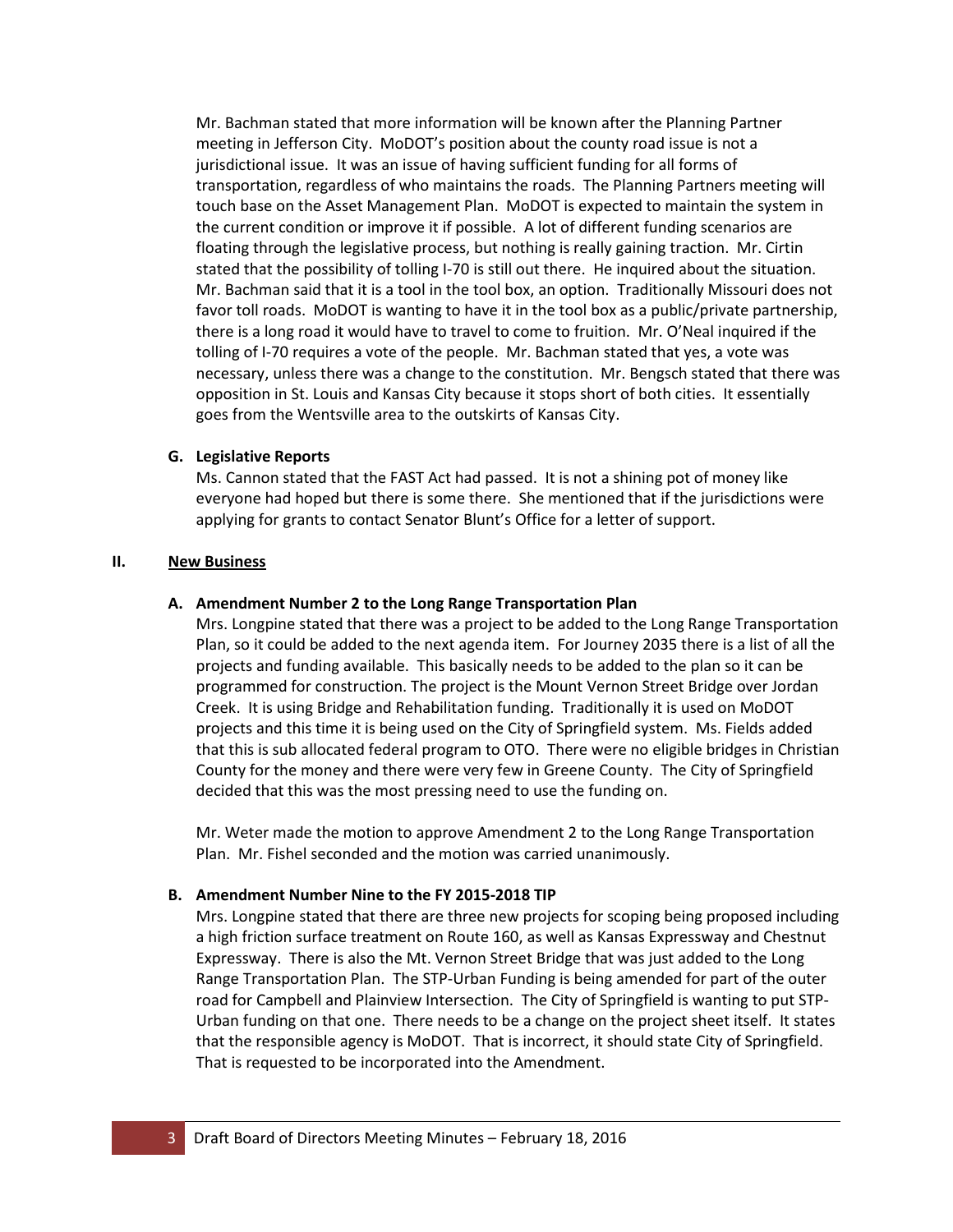Mr. Smith made the motion to approve Amendment Nine to the FY 2015-2018 Transportation Improvement Program. Mr. Fishel seconded and the motion was carried unanimously.

## **C. Administrative Modification Number Six to the FY2015-2018 TIP**

Mrs. Longpine stated that the OTO Public Participation Plan allows staff to make minor changes to the TIP based on certain criteria. There are twenty-one total changes. A lot of this was cleanup from one fiscal year to the other. There was a reduction of engineering on one project. A lot of it was moving funding from one fiscal year to the next fiscal year. The Chestnut Railroad project SPL09 was actually split. MoDOT requested to split out the utility work so it can move ahead with the utility work and use the remaining funding for when MoDOT plans to start construction on the project.

## **D. FAST ACT Update**

Mrs. Fields stated that the real good news on the FAST Act is that it has five-year funding from 2016 to 2020. MoDOT has revised its revenue projections, so now MoDOT is projecting that federal funds can be matched through 2020. A big part of that is that the revenue projections were about four percent short last year and there was an extra \$47 million that was not planned. When the increased vehicle sales and low price of fuel were examined it looks like the funding coming to Missouri could be matched through 2020. That is about \$1 billion a year in federal funds.

She handed out the funding distribution tables and described the levels. There is also a competitive capital grant that came through the FAST Act so there is a possibility of capital funding for buses. That might be a TIP amendment later if the OTO can compete for that. OTO's operating funds come from the FAST Act. That is increasing two percent a year. There are also some new mandated things to consider in the planning process, travel and tourism as well as resiliency. The performance measures that were required in MAP-21 continue in the FAST Act. The FAST Act has also increased funding for rail crossings so that is unknown yet. It is assumed it will go to the State and then there will be a competitive process. The interesting part of the FAST Act is that in the final year of the bill any unspent funds can be taken back from the states. That is the reason there is a rush to program projects.

#### **E. STP Urban Advance Notice**

Mrs. Longpine stated that the OTO has implemented an advance program where jurisdictions can borrow STP-Urban funding in advance of the current allocations. The City of Republic has requested to do that for the Oakwood and Hines Corridor Project.

# **F. OTO In-Kind Match Letters**

Mrs. Parks requested that the OTO members sign new In-Kind Match letters. She described the two forms and the process for turning the forms in. The OTO is allowed to count member attendance at meeting as in-kind towards the OTO's local match requirement on its federal grant.

#### **G. Financial Statements for 2nd Quarter 2015-2016 Budget Year**

Mr. Compton stated that these are the Operational and Unified Planning Work Program financial statements. The OTO has completed the projects of the audit (\$4,600), travel time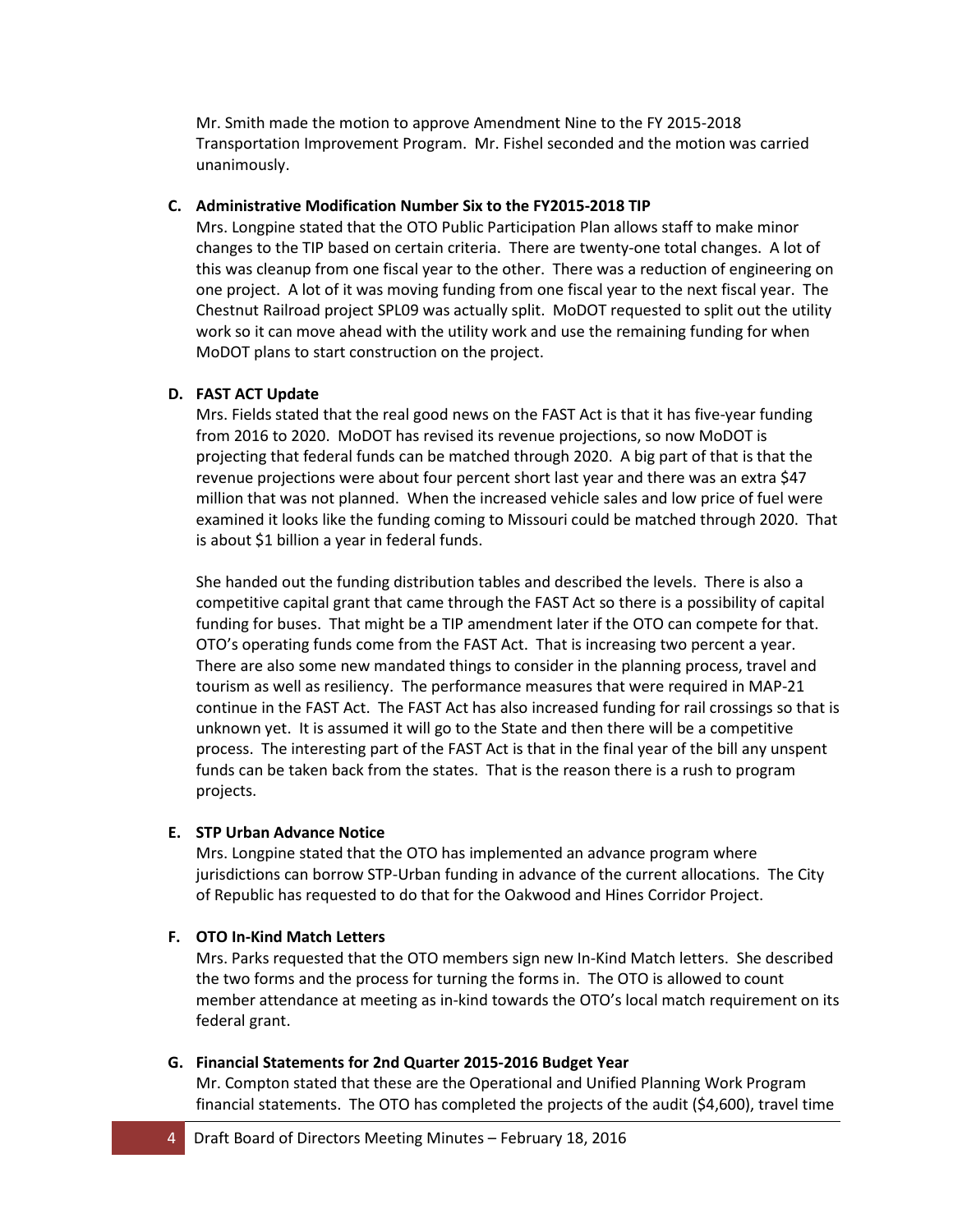collection units (\$66,000 which was less than the programmed \$80,000), and the final Rideshare payment which had been approved at the October Board of Directors meeting. This leaves a fund balance of \$324,569. The actual expenses at the end of the second quarter were \$223,819 which is 45 percent of budgeted expenses. Expenses exceeded revenue in the amount of \$75,129, part of which is that the planning grant reimbursements run about 30 days behind expenditures.

Mr. Bengsch made the motion to approve the second quarter financial report. Mr. O'Neal seconded and the motion carried unanimously.

#### **H. Transportation Plan 2040 Draft**

Mrs. Longpine stated that there was a draft of the plan in progress to be reviewed before staff goes out for public comment in March. Staff is still working on filling in the revenue information and prioritization of projects. MoDOT will provide solid numbers soon, so that the financial projections can be finished.

The goal was to simplify the Long Range Transportation Plan. To make it a lot more usable and readable and have the information available for anyone to pick up and understand. It has been narrowed down to basically an introduction and discussion of what is needed to comply with the plan. It looks at the vision, goals, and performance measures. It also looks at the existing studies that are in place for the region. It takes into account all the environmental considerations, then the finical capacity with how much money is needed through 2040. There is also a project selection process. There will be an implementation plan for this plan. The introduction covers both MAP-21 and the FAST Act. The FAST Act basically affirmed and carried forward a lot of the items in MAP-21. Federal Highway and Federal Transit have been working to provide guidance for implementation. The new planning factors for tourism and resiliency were mentioned earlier. It still looks at livability principals. It is not just about transportation, it is about how we live and how that coordinates into our lives.

Ladders of Opportunity is a big program for the administration. Basically it looks at how people can move up and improve their status. Beyond Traffic is a national conversation that Federal Highway is having regarding what technologies exist and how transportation will work in the future. There is a discussion in the plan about public input and the surveys. There is a vision that has been established for this plan and planning process. It is to have an excellent planning process that supports the success of the OTO region. There are twelve goals that go with it. There is a list of action items that go with the goals. There will be a five-year action plan that will help to implement all the recommendations from the plan. This is based on the planning factors in the federal law. She summarized the planning factors, regional goals, and chapter on existing conditions.

She stated that the OTO would be going out for public comment in March and then will be doing an online public meeting, basically it will be an active way people can participate and ask questions and answers on the giveusyourinput.org website. The plan adoption will be potentially in the May and June timeframe but it may be in the July and August timeframe. Staff will get busy making sure it is implemented over the next five-years.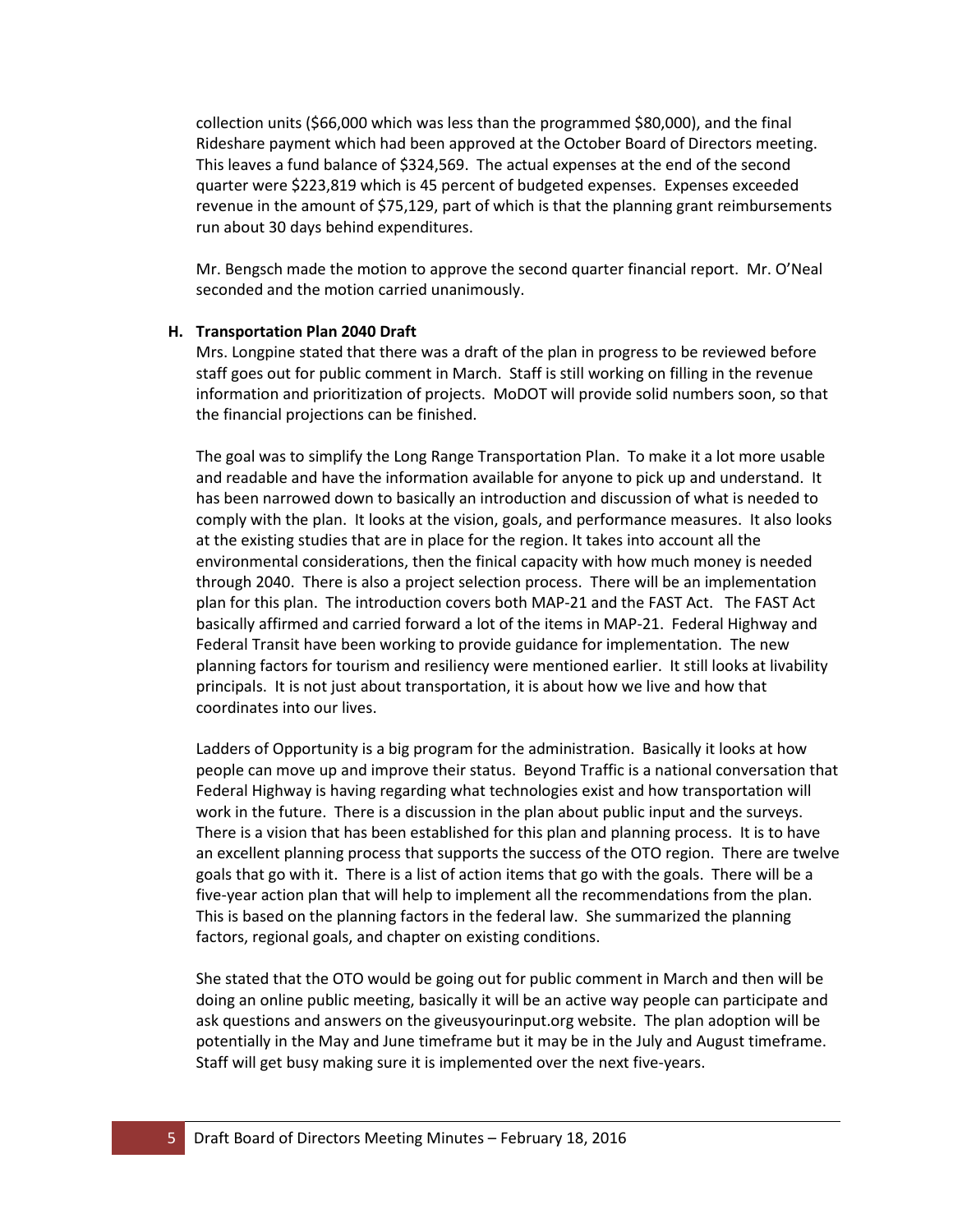Mr. Martin stated that the staff and committees did a great job narrowing the concept down. It is a lot friendlier. Ms. Longpine stated FTA and FHWA have not submitted their comments yet.

Mr. Martin made the motion to review the draft document and authorize staff to seek public comment on the draft. Dr. Crain seconded and the motion was carried unanimously.

#### **I. Priority Order of Corridor Projects**

Ms. Fields stated that there will be new funding estimates from MoDOT. There is hope that there will be a little bit of room for a new project or two. That is the assumption that the OTO has been working under. MoDOT is required to commit to an Asset Management Plan, which examines the condition of all the major roads and the bridges. The OTO area is in good shape. This is not true statewide. There are about a dozen projects for resurfacing in the next few years.

MoDOT has been putting estimates on those. Once those are put together it will subtract out the maintenance and then that will be the number that the OTO can use. The first thing proposed is a local cost share. The state wide Cost Share Program is not expected back. Perhaps \$5 million a year for intersection improvement projects, in which the local jurisdiction could Cost Share. If an intersection project is eligible for safety dollars, then it would absolutely be covered with those funds first. If it is not, then a competitive application process would be implemented where everyone can ask for intersection projects where the jurisdiction is willing to pay with half of their STP-Urban allocation. Whatever money is left over, MoDOT has asked the OTO to prioritize projects. The Amendment 7 list was looked at and cut into smaller pieces. A lot of the projects on the Amendment 7 list were \$20 to \$30 million. The guess is the amount will be about \$5 or \$10 million a year. There were eighteen projects and the projects were run through the prioritization criteria that was approved by the Technical Planning Committee on February 3. Staff scored the projects, then the TPC met and prioritized the list using the scores as a starting point. There was an error on the list that was sent out yesterday. The projects are in the correct order, but the scores did not sort with the sheet correctly.

Once the Board approves the list it will be sent to the MoDOT Southwest District Office. Once MoDOT completes the Asset Management Plan and receives the final numbers, the project numbers will be refined with cost estimates. Once that is completed the projects will be programmed into the Statewide Transportation Improvement Program. There is still a lot of work to be done before the OTO knows whether the projects can be done. There was one dissenting vote when the TPC voted. Mr. Cirtin inquired what the dissention was for. Mrs. Fields stated that the dissention was from the City of Willard. The City of Willard felt that their project has not been completed for a long time and it should be higher on the list. Currently it is number six. Mr. Cirtin stated he would like to see the project completed, but that there were also a lot of other needs.

Mr. Bingle made the motion to approve the proposed Priority Order of Projects. Mr. Weter seconded and the motion was carried with one dissenting vote.

Mr. Cirtin stated he had talked to the City of Willard Fire Chief and there are some safety issues out there that have to be addressed.